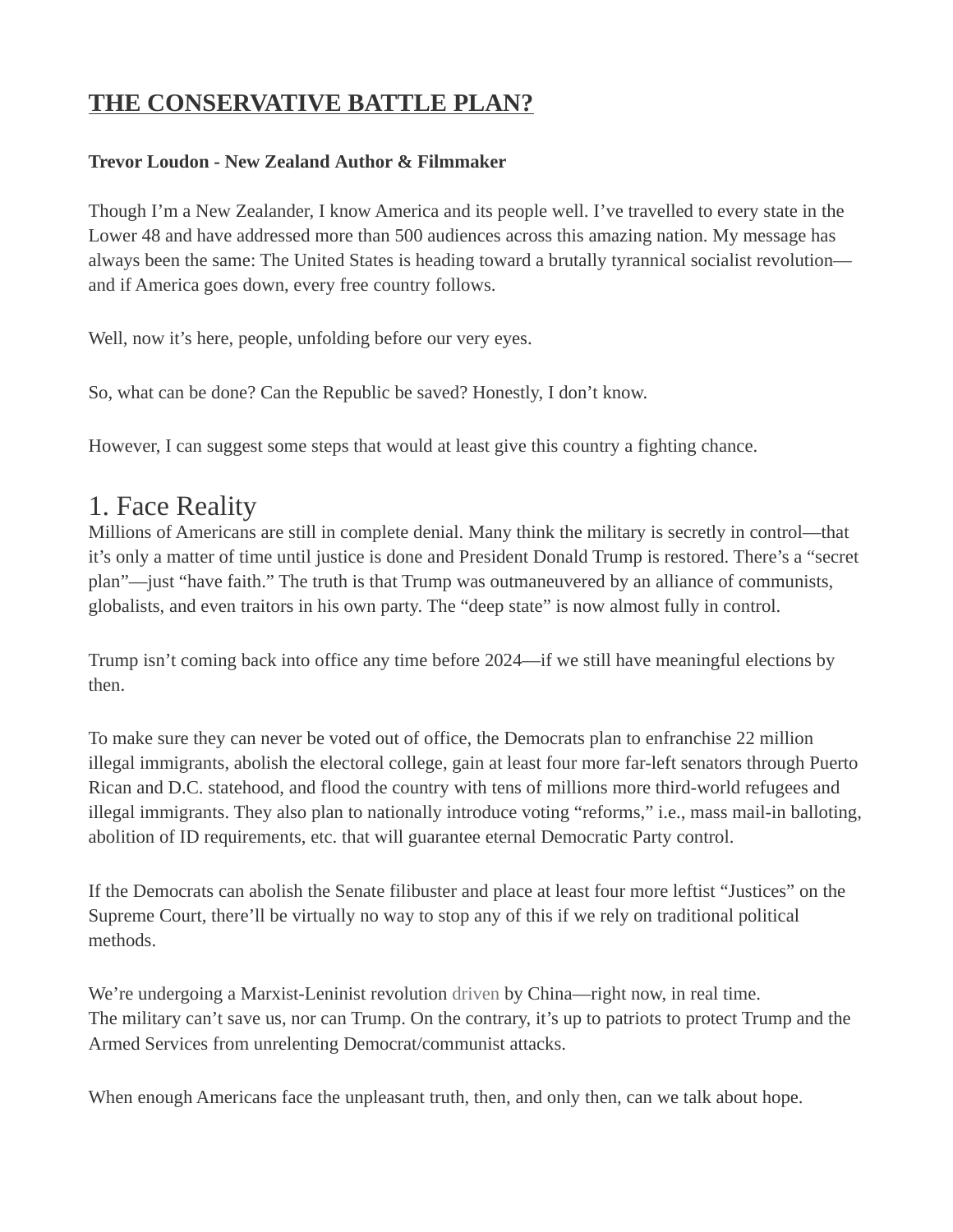# 2. Stop All Violent Rhetoric

Violence will not save America. The harsh reality is that President Barack Obama had eight years to replace patriotic generals with left-leaning political appointees. He did a great job. If violence breaks out (God forbid) the military will stand with the government, not the insurgents.

Does anyone think Russia and China, and Cuba and North Korea and Iran would stand idly by while their Democrat friends are being defeated by a patriotic uprising? They would undoubtedly use the opportunity to finish off their "main enemy" once and for all.

Beware anyone inciting violence online, at a public gathering, or in a private meeting. Distance yourself fast. They will be at best hopelessly naive, at worst government provocateurs.

The left is praying for "right wing" violence. It will give them an excuse for a massive crackdown on patriotic Americans. This country will be saved peacefully or not at all. If significant violence breaks out, it's over.

Having said that, the Second Amendment must be preserved all costs. An armed populace is at least some check on tyranny, even if useless in the face of biological warfare or nuclear attack. Americans should keep their guns and work every day to ensure they never have to use them against their own people.

## 3. Restore Election Integrity in All Red States

If voter trust isn't restored within months, the Republican Party is doomed. Democrats will continue to vote. Large numbers of Republican voters will stay home. They won't trust the elections and will refuse to participate. We've already seen this play out in the Georgia Senate elections.

Thirty states are currently led by Republican legislatures. Some are already holding enquiries into fixing deficient electoral procedures. Most will be whitewashes unless the public gets heavily involved. If the resulting recommendations don't include the elimination of electronic voting machines and heavy penalties for organized voter fraud, it's likely to be a window dressing exercise. Be alert.

Patriots must work to restore voting integrity first in the red states, then the red counties of the blue states—then after 2022, the whole nation.

Get involved in this process. It's a top priority.

# 4. Close the Republican Primaries Immediately

This should be a no-brainer, but no one is talking about it. Only five U.S. states have truly closed Republican primaries. This means that in most states Democrats and Independents (even communists)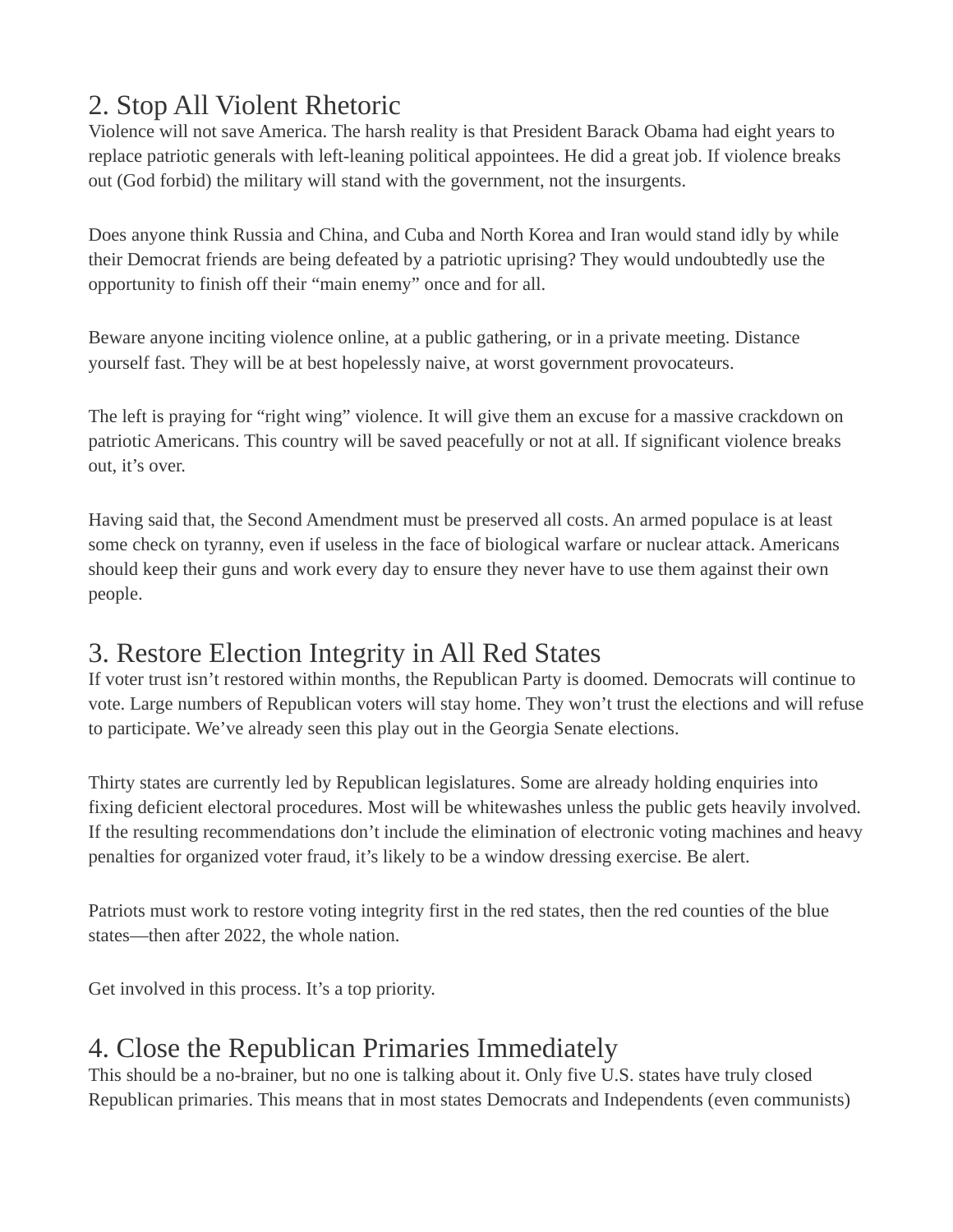can vote in Republican primaries—and they do. All over the country, the GOP's enemies vote in Republican primaries to pick the weakest, most wimpy candidate they can.

That's why the Republican base is super patriotic but most of their elected representatives in most states vote like "progressive" Democrats.

Close the primaries, Republican patriots. It will transform your party.

## 5. Organize a Compact of Free States

MAGA folk need to build a "nation within a nation." This doesn't mean secession—Russia and China would be quick to exploit such division. What's needed is a re-affirmation of 10th Amendment rights as already outlined in the U.S. Constitution. The already out-of-control federal government is about to go on a rampage against every form of independence left in the country. Every red state with the courage to do so must immediately begin working toward a formal compact to collectively oppose all forms of federal overreach.

Such a formal alliance should start with Florida and Texas, then grow by inviting Oklahoma, the Plains states, most of the Southern states, New Hampshire, the free Midwestern states, and the Republican-led Northern and Western states.

Such an alliance, stretching from the Florida Keys and the Gulf of Mexico all the way to the Great Lakes and the Canadian border and even Alaska, would bisect the entire country.

Adding the red counties of the blue states such as Virginia, Maryland, New Jersey, Massachusetts, Illinois, Minnesota, New Mexico, Colorado, Washington, Oregon, and California, would create a voting and economic bloc that Washington would find exceedingly difficult to challenge.

When the Biden administration recently [suggested](https://eu.jacksonville.com/story/news/coronavirus/2021/01/26/white-house-florida-should-close-bars-restaurants-and-gyms-stop-covid/4263253001/) that Florida Gov. Ron DeSantis close all restaurants in his state to slow the CCP virus pandemic, the governor politely refused[—citing](https://www.youtube.com/watch?v=PI_WDzFPDsw) the ineffectiveness and horrendous economic consequences of mass lockdowns.

Biden then reportedly hinted at an unconstitutional ban on air and road travel to and from Florida. This threat might work against Florida alone. It wouldn't work against Florida plus Texas and Oklahoma and 10 to 25 other states.

The United States is technically a federation of free and independent states. It's time to fully realize that ideal.

Southern states will soon be reeling under a massive new wave of illegal immigration. The federal government will do nothing to prevent it. Texas, Florida, Arizona, and the free counties of New Mexico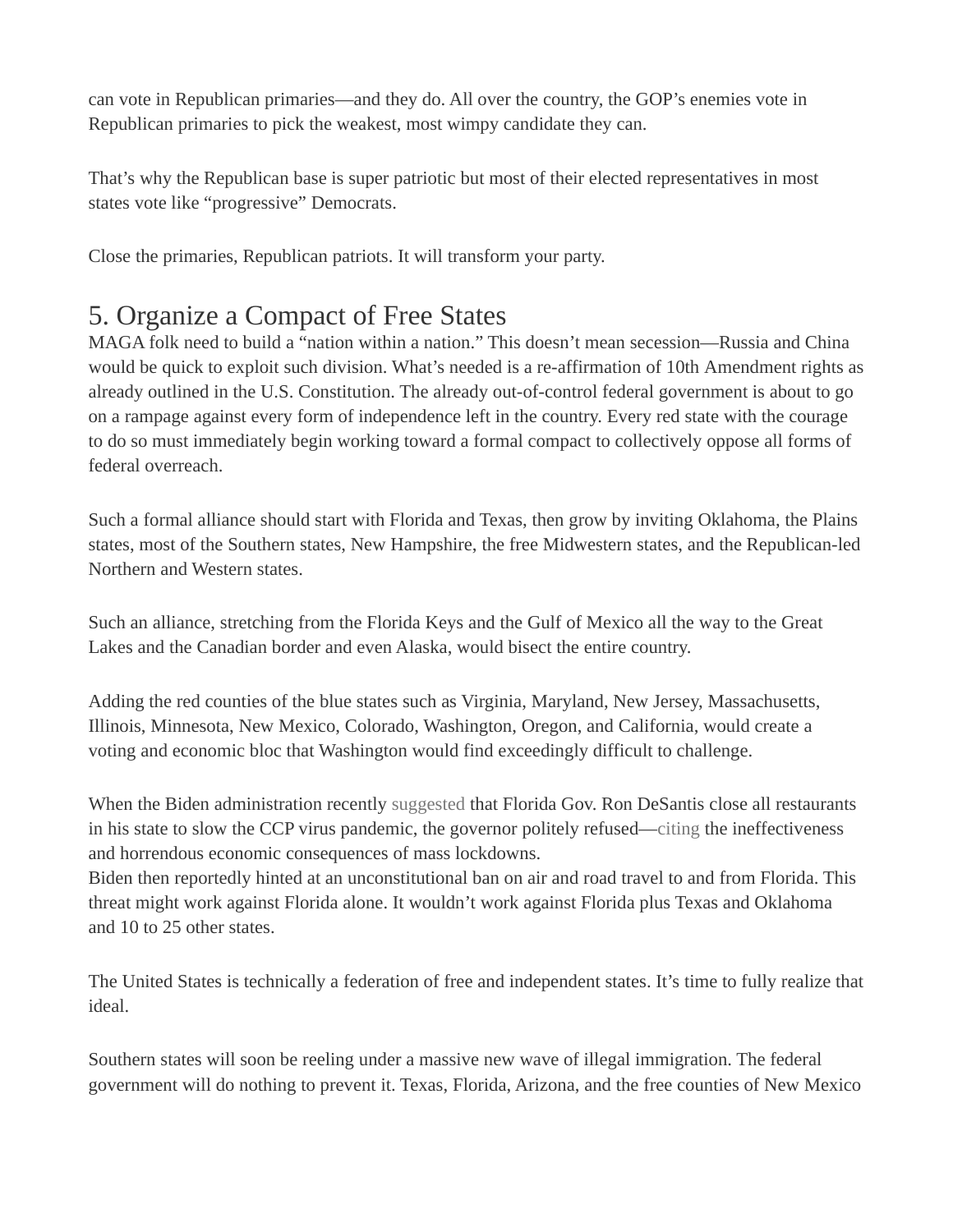and California need to be preparing to defend their borders now. This is not an immigration issue that is the Constitutional preserve of the federal government—this is a state public welfare issue.

Of course, the Biden-Harris administration plans to pack the Supreme Court with more left-wing justices to make virtually anything they want "constitutional." But this shouldn't even need to go the courts. State governments already have the power under the 10th Amendment to nullify Federal overreach. They simply have to band together to put Washington back into its constitutionally tiny box.

The Republic will be saved through the courageous application of the First Amendment (free speech) and the 10th Amendment (state sovereignty).

#### 6. Republic Review

Every free state should immediately embark on the adoption of the "[Republic Review"](http://www.reclaimingtherepublic.org/?fbclid=IwAR0ah3vqvUoJq7bUQtdyw4kgUKEEkkrQy1JUtjCXsOZ30crb2Ndr331sQfY) process. There's a small but growing movement in some Western and Northern states to review their engagement with the federal government to eliminate or nullify all unconstitutional relationships. Under the Constitution, the states are technically superior to the federal government. They're sovereign under the "equal footing" doctrine and have the legal power to refuse to engage in unconstitutional programs.

For instance, most states only get about 10 percent of their education budget from the feds—but are almost completely subservient to Department of Education dictates. Why not forgo the measly 10 percent in exchange for a return to local control over all public education? America is losing its youth in the public schools. Every patriotic parent knows that.

This would give parents more control over their children's education and restore citizen's control over their own government. Is this worth 10 percent of your state's education budget?

If the free states are willing to stand against federal government overreach they must also be prepared to forgo unconstitutional federal money.

A thorough Republic Review audit would soon return power to the state legislatures—where it belongs.

## 7. Form a Multi-State 'America First' Popular Alliance

The left has "[Our Revolution,](https://ourrevolution.com/)" a nationwide alliance of 600 groups operating both inside and outside of the Democratic Party. [Operated](https://m.theepochtimes.com/our-revolution-marxist-trojan-horse-inside-the-democratic-party_2749933.html) by Democratic Socialists of America and the Communist Party USA, Our Revolution works in the Democratic primaries to elect far-left candidates like Alexandria Ocasio-Cortez (D-N.Y.), Ilhan Omar (D-Minn.), and Rashida Tlaib (D-Mich.) into office. Our Revolution is not subject to Democratic Party discipline, but it does get to choose Democratic candidates. We need an "America First" umbrella group to operate both outside and inside the Republican Party even possibly within the Democratic Party in some areas.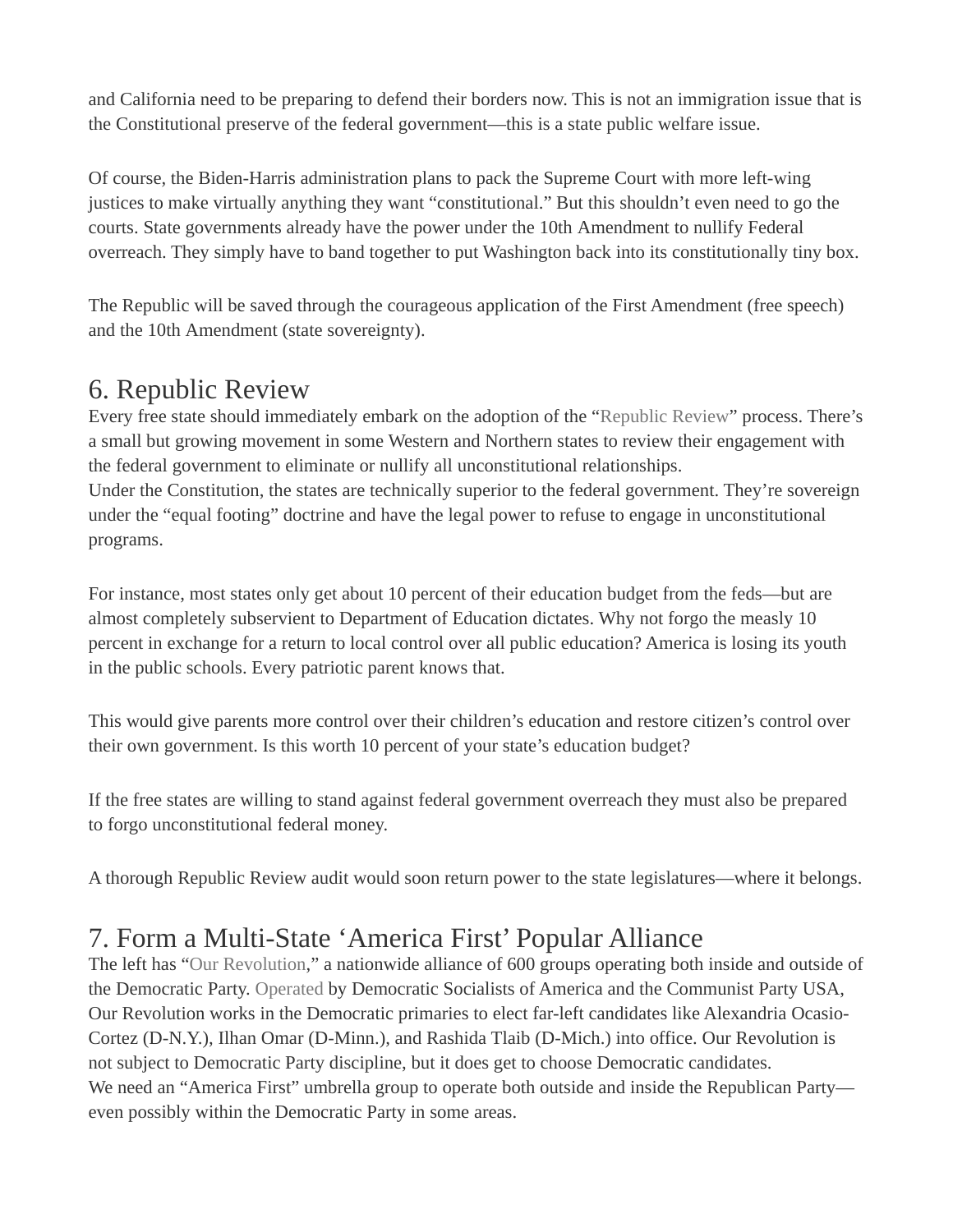This organization should be all about pushing the MAGA/America First agenda at every level of government, in every state of the union.

Such a movement could harness the energy of 70 million to 80 million Trump voters without being under Republican Party control.

America First could unite the Tea Party and MAGA movements, grassroots Republicans, patriotic Democrats, and Independents to mobilize tens of millions of voters to transform the GOP into the truly populist, patriotic MAGA party it should always have been.

Take that Mitch McConnell!

Trump is already vetting candidates to stand against the Republican congressmembers and senators who betrayed their own base after the 2020 election.

America Firsters should register Republican by the millions to primary out dozens of Republican sellouts in 2022. The America First/MAGA movement could "own" every level of the GOP by 2024. The GOP needs the MAGA movement way more than the MAGA movement needs the Republican brand.

Meanwhile, there are almost 70 far-left Democratic congressmembers in red states. Just restoring voter integrity alone could defeat several of them in 2022.

Running MAGA candidates backed by Trump in every one of those races could flip many more. It would be more than feasible to take back the House in 2022 to make Biden a "lame duck" president.

## 8. Boycott/Buycott Bigtime

Patriots should be abandoning Google, Facebook, Twitter, etc. for more honest platforms. They should also enthusiastically support efforts by DeSantis to [heavily fine](https://www.orlandoweekly.com/Blogs/archives/2021/02/03/florida-gov-ron-desantis-wants-to-fine-big-tech-100000-per-day-for-censoring-political-candidates) Big Tech operators who "cancel" patriots. If 25 or 30 free states did the same, "Big Tech" would soon be little tech. Patriots need to organize nationwide boycotts of unpatriotic companies and buycotts for loyal American companies like My Pillow and Goya Foods.

Already, local groups are drawing up lists of "unfriendly" local companies and friendly alternatives so patriots can stop supporting their opponents and spend more with their fellow MAGA supporters.

It would also be smart to sequentially target vulnerable unpatriotic companies.

Imagine if 80 million MAGA patriots resolved to begin a nationwide boycott of one such company starting now. The boycott would go on indefinitely until the target company was broke, or it apologized for "canceling" patriots. If applicable, every MAGA family could simultaneously commit to buying at least one of the canceled person's products this year.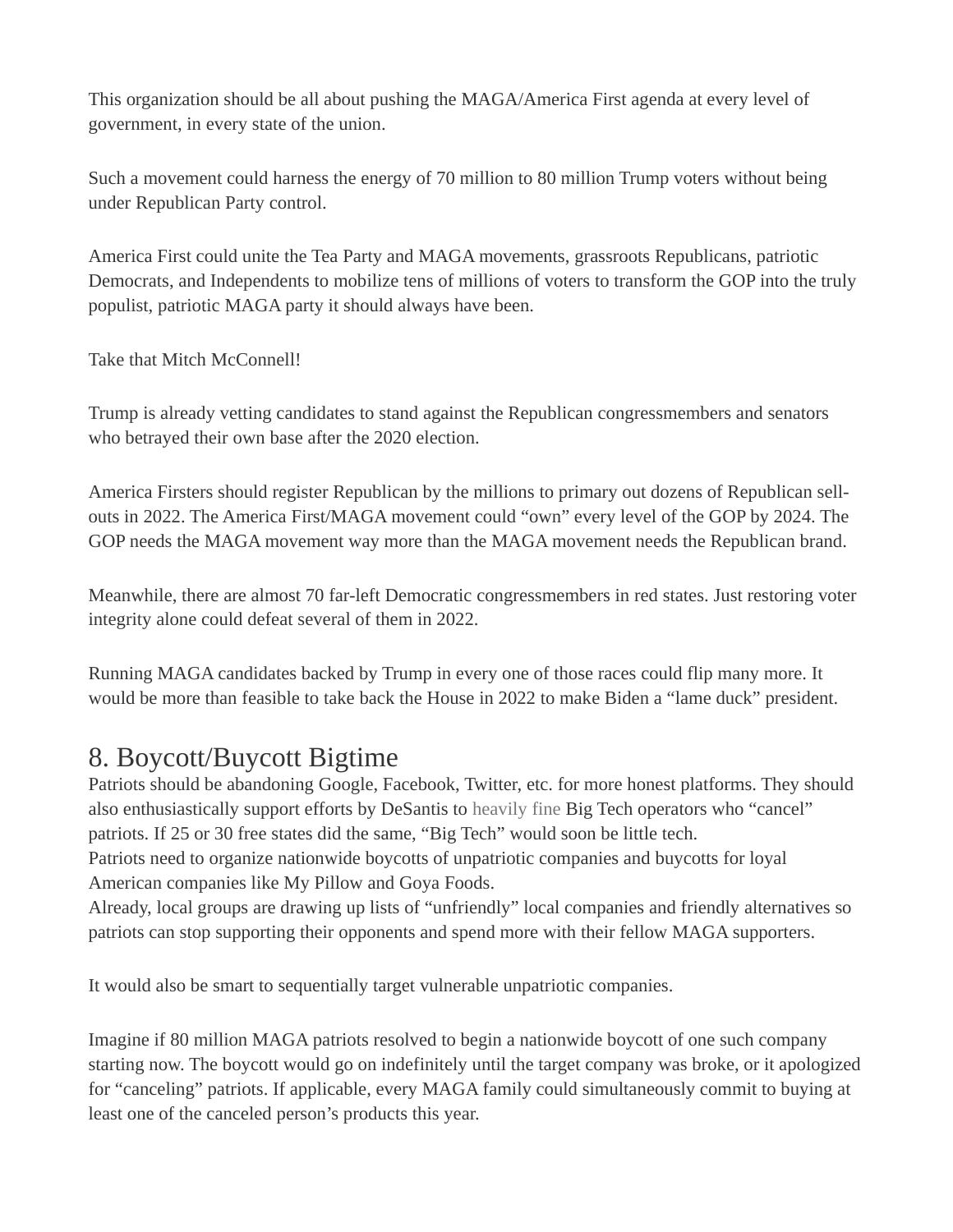On April 1, another disloyal company could be targeted, then another on May 1, another on June 1, etc.

After two or three companies had collapsed or apologized, we would soon see large companies start to back away from the "Cancel Culture."

Patriots have spending power in this country, people. We need to starve our enemies and feed our friends.

Again, patriots need to build a nation within a nation.

It should be also a given that every American patriot boycotts all communist Chinese goods wherever possible. Check those labels! Buying Chinese communist products in 2021 is like buying Nazi products in 1939. It's immoral and it's suicidal.

The Chinese Communist Party just [crippled](https://m.theepochtimes.com/have-they-no-shame-american-communists-exploit-ccp-virus-to-propagandize-for-their-chinese-masters_3284526.html) the U.S. economy with the CCP virus. Then, pro-China communists [instigated](https://m.theepochtimes.com/beijings-revenge-two-pro-china-communist-parties-coordinate-violent-us-protests_3380537.html) mass Black Lives Matter rioting. Then the same people [worked to influence](https://m.theepochtimes.com/how-pro-beijing-communists-almost-stole-the-election-for-joe-biden-the-old-fashioned-way_3600414.html) the 2020 election.

It's about time Americans stop funding their number one enemy—the CCP.

#### 9. Remove Malign Foreign Influence at State Level

DeSantis has unveiled legislation to [massively curtail](https://www.politico.com/states/florida/story/2021/03/01/desantis-and-florida-gop-target-china-after-cpac-1366303) communist Chinese activity in Florida. The legislation also targets several other enemy states including Russia, Iran, Syria, North Korea, Cuba, and Venezuela—all of which interfere in this country's internal affairs.

In December 2020, Trump's Director of National Intelligence John Ratcliffe revealed that the Chinese Communist Party was [conducting](https://www.washingtonexaminer.com/news/john-ratcliffe-china-attempting-blackmail-and-bribery-against-members-of-congress) a "massive influence campaign" targeting dozens of members of Congress and their aides, including through attempted blackmail and bribery.

Currently, thousands of foreign companies from hostile regimes are buying up land, food production facilities, technical companies, educational facilities, and infrastructure.

Tens of thousands of foreign agents are co-opting unpatriotic businessmen, unethical politicians, and sympathetic journalists in the interests of China and other malevolent states.

Under the Biden-Harris administration nothing will be done to stop these activities at a federal level but much can still be done by the free states.

If every free state cracked down on foreign bribery, corruption. espionage, and subversion, this country would be transformed.